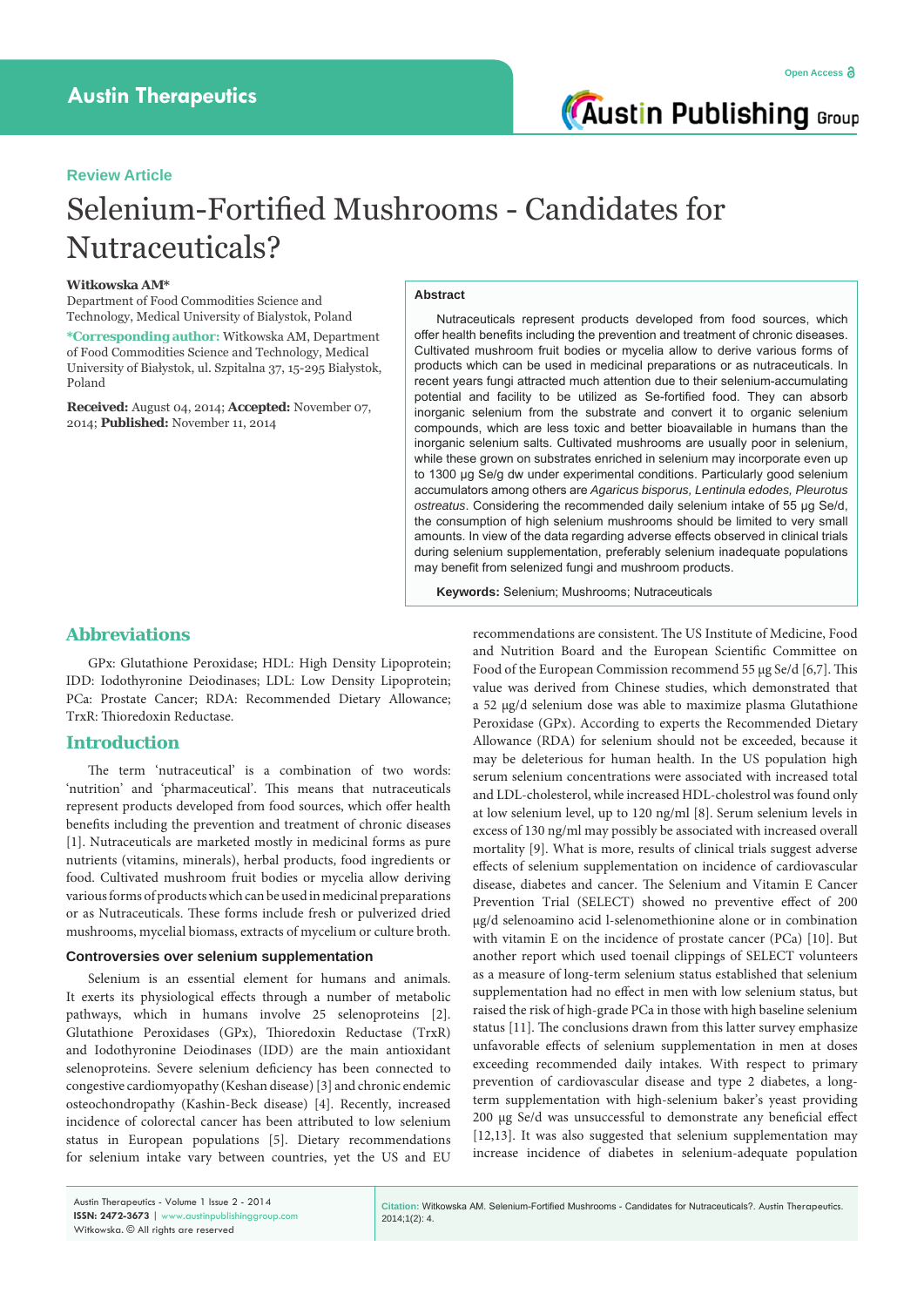(adequacy established by the author on the basis of serum selenium concentration). Animal studies have thrown light on the mechanisms behind selenium supplementation and diabetes. In these studies high intakes of selenium caused depletion in chromium levels and contributed to lipolysis in adipose tissue, which caused an influx of fatty acids in the rat liver [14]. These processes initiated metabolic reactions leading to increased mitochondrial Reactive Oxidative Species (ROS) generation and as a result weakened insulin signaling. Recently, the excess dietary selenium and increased mushroom consumption were suggested to be independent factors associated with an elevation in blood glucose, while high intakes of both were linked to increased risk of diabetes [15]. These findings raise concerns about advising on selenized mushrooms consumption or taking supplements of selenium-enriched fungi in the populations which are selenium-adequate. Selenium is present in soil, water and food sources. Some geographical regions, however, are selenium-deficient, including certain parts of Europe, New Zealand, some areas of China, what translates into reduced selenium in food. In these terms use of selenium-containing products may possibly be an option for selenium-depleted populations to improve selenium status.

#### **Selenium-accumulating potential of mushrooms**

For a long time mushrooms were considered valuable sources of nutrients, especially protein, some vitamins and minerals. They are low-fat what can be a major advantage in terms of formulation of dietary supplements. Similarly to yeast, mushrooms can absorb inorganic selenium from the substrate and convert it to organic selenium compounds, which are less toxic and better bioavailable in humans than the inorganic selenium salts [8,16,17]. Yeast has been widely cultivated for nutraceutical purposes. In recent years, however, fungi attracted more attention due to their seleniumaccumulating potential and facility to be utilized as Se-fortified food. Fungi can absorb selenium with different accumulating efficiencies. Wild-growing edible mushrooms from unpolluted areas have a potential to accumulate from <0.5 to >20 μg Se/g, and members of *Boletaceae* family are particularly remarkable Se-accumulators [18]. Cultivated mushrooms are usually poor in selenium (from 0.01 to about 4 μg Se/g dw) [19-21], while these grown on substrates enriched in selenium may incorporate even up to 1300 μg Se/g dw under experimental conditions [22] (Table 1). Particularly good selenium accumulators among others are *Agaricus bisporus, Lentinula edodes, Pleurotus ostreatus*. By contrast, fruit bodies of *Ganoderma lucidum* have a low, ~30% potential to incorporate Se from a substrate [23]. Accumulation of selenium from selenized substrates is dosedependent [24]. Depending on a dose, selenium added to a substrate stimulates growth of mushrooms or mycelia. High doses of selenium, however, may be toxic to mushrooms and have the opposite effect. Da Silva et al. [25] established that selenium added to culture media of *Pleurotus ostreatus* and *P. eryngii* caused macro- and microscopic changes in mushrooms' morphology, mainly diminished fungal growth rate, diameter of hyphae and distance of septum, and it also modified the color of colony. Malinowska et al. [26] demonstrated that low concentration of sodium selenite in growth media at a dose of 25 mg/L had no influence on white-rot fungus *Hericium erinaceum*, while higher doses caused a significant decrease in mycelial growth. In oyster mushroom *P. ostreatus* high selenium dosage at concentrations above 12.8 mg/kg substrate was found not only to reduce mycelial growth, but it also influenced mushroom's shape (larger stipes and smaller caps) and selenium concentrations [24]. In contrast, *A. bisporus* can be cultivated at high selenium concentrations (approx. 1.26 M sodium selenite) not showing negative effects in mushroom quality and crop yield [27].

Considering the recommended daily selenium intake of 55 μg Se/d, the consumption of high selenium mushrooms should be limited to very small amounts. Only ~30g of fresh shiitake mushrooms *L. edodes* or 0.32 g dried mushrooms can provide daily dose of selenium [24]. For *P. ostreatus* this amount equalled to 1 g dried mushrooms [28], and for white button mushroom *A. bisporus* – 180 g fresh mushrooms [29]. Selenium-enriched mushroom polysaccharide may also be used as a source of bioselenium. Intra- and extracellular polysaccharide from submerged cultures of *H. erinaceum* were found to supply 4.89 and 4.69 mg Se/g respectively [26]. By converting these amounts to the RDA for selenium, approximately 10 mg of Se-containing polysaccharide would be sufficient to provide the optimal selenium intake.

#### **Cultivation of selenized mushrooms and mycelia**

Saprobiotic mushrooms can be cultivated on various growth substrates. In Brazil, which is the leading coffee-producing country, attempts had been made to utilize coffee husks as a substrate for oyster

| Mushroom species Form          |          | Method of cultivation and Se supplementation to<br>mushrooms                                                                           | Selenium accumulation                                                                                       | Reference |
|--------------------------------|----------|----------------------------------------------------------------------------------------------------------------------------------------|-------------------------------------------------------------------------------------------------------------|-----------|
| Agaricus bisporus              | fungus   | compost, Na <sub>2</sub> SeO <sub>2</sub> at concentrations 30-300 µg Se/g dw                                                          | max. $1300 \mu q$ Se/g dw                                                                                   | $[22]$    |
| Agaricus bisporus              | fungus   | compost, selenized yeast, 10 mg Se/kg compost                                                                                          | 770 µg Se/g dw                                                                                              | $[37]$    |
| <b>Hericium</b><br>erinaceum   | mycelium | submerged cultivation, Selol (selenitetriglycerides)<br>containing 50-500 µg/mL                                                        | 1,560-12,170 µg Se/g dw                                                                                     | $[26]$    |
| Lentinula edodes               | fungus   | compost, selenized yeast, 10 mg Se/kg compost                                                                                          | 46 µg Se/g dw                                                                                               | $[37]$    |
| Lentinula edodes               | fungus   | substrate of 78% eucalyptus sawdust; cold shock in water<br>containing Na <sub>2</sub> SeO <sub>3</sub> at concentrations 0.08-0.64 mM | max. 170 µg Se/g dw                                                                                         | $[24]$    |
| Lentinula edodes               | mycelium | submerged culture enriched in Na <sub>3</sub> SeO <sub>3</sub> at concentrations<br>$0-20 \mu q/mL$                                    | Se content in mycelia 23-1,800 µq/q dw,<br>selenomethionine content in cultivated biomass<br>23-289 µg/g dw | $[45]$    |
| Pleurotus florida              | fungus   | selenium-rich wheat straw containing approx. 28 µg Se/g dw                                                                             | 141 µg Se/g dw                                                                                              | $[46]$    |
| Pleurotus ostreatus fungus     |          | coffee husk substrate, Na <sub>3</sub> SeO <sub>3</sub> at concentrations 3.2-102<br>µg/g                                              | 58-858 µg Se/g dw                                                                                           | $[28]$    |
| Pleurotus ostreatus mycelium   |          | synthetic medium, Na <sub>2</sub> SeO <sub>2</sub> at concentrations 5-20 µg/mL                                                        | 251-939 µg Se/g dw                                                                                          | $[47]$    |
| Stropharia rugoso-<br>annulata | mycelium | submerged culture enriched in Na <sub>3</sub> SeO <sub>3</sub> at concentrations<br>10-150 µg/mL                                       | max. 4,728 µg Se/g dw                                                                                       | $[33]$    |

**Table 1:** Examples of mushroom fruit bodies or mycelia enriched in selenium.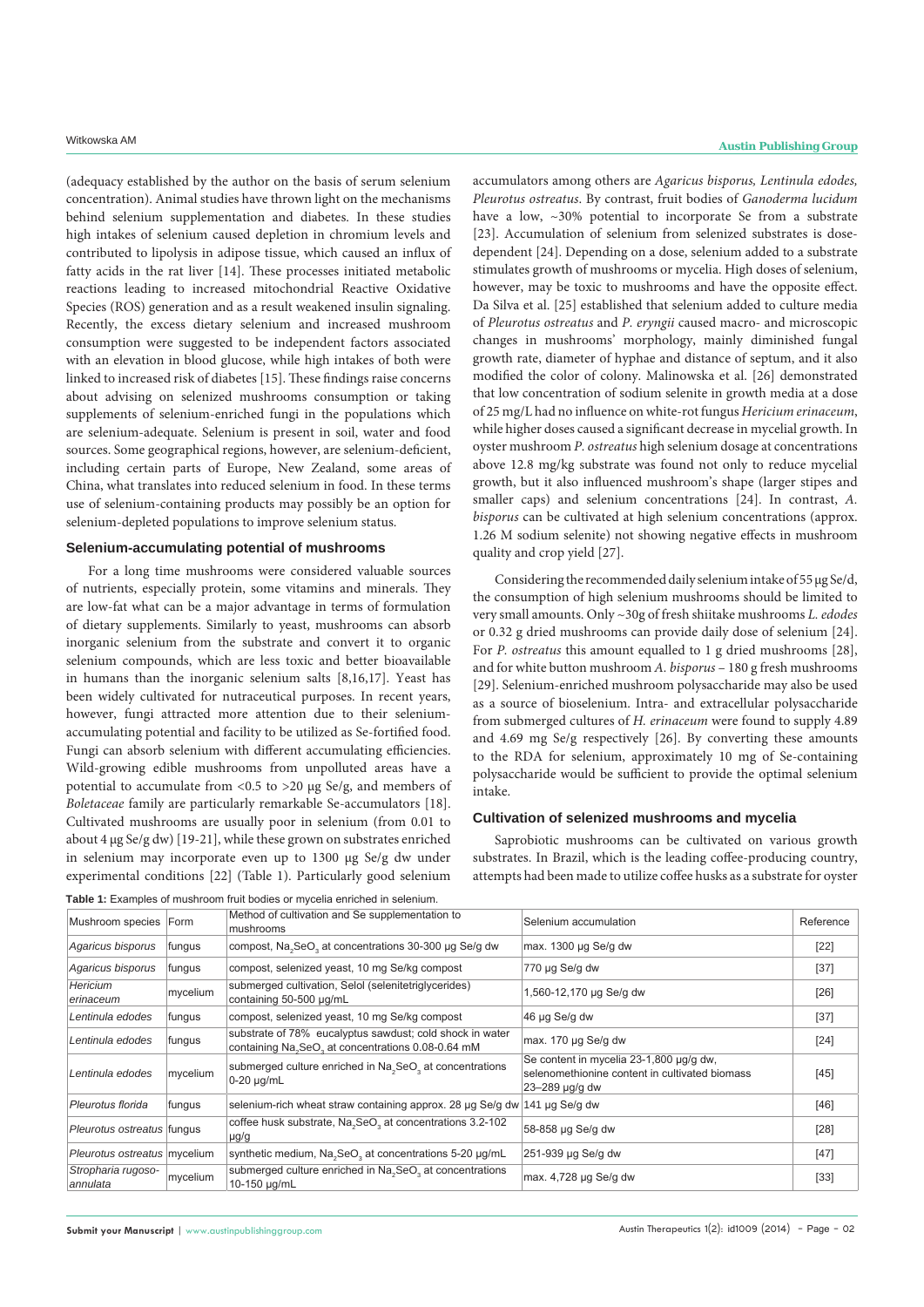mushroom *P. ostreatus* [28]. Selenium-rich agricultural residues from seleniferous areas offer appropriate substrates to obtain seleniumfortified mushrooms. In a study by Bhatia et al. [30] five strains of *Pleurotus* genus cultivated on the selenium-hyperaccumalated wheat straw absorbed selenium in a range from about 20 to 140 μg Se/g dw. In this study oyster mushroom *P. ostreatus*, one of the most commonly cultivated mushrooms, accumulated the 13-fold selenium content of control mushrooms (44.3 μg Se/g dw).

Typical selenium chemical forms which have been used for mushroom fortification were sodium selenite, selenomethionine and selenized yeast. One study used selenitetriglycerides containing 2-20% selenium to observe biosynthesis of selenium-containing intraand extracellular polysaccharides [26]. These selenitetriglycerides, semisynthetic Selol, is sunflower oil estrified with selenous acid  $(H<sub>2</sub>SeO<sub>3</sub>)$ . In contrast to selenite, selenitetriglycerides do not present cumulative toxicity or mutagenicity [31].

In contrast to mushrooms cultivated on solid substrates, submerged cultivation of mycelium offers higher percentages of selenium accumulation and shorter periods of production. Though particular mycelia can absorb selenium from cultivation media at different rates. Selenium content of eight mushroom species subjected to submerged cultivation in sodium selenite-enriched medium, resulted in Se concentrations from 1.4 μg Se/g dw in *P. eryngii* to 20.3 μg Se/g dw in *P. ostreatus* [32]. This latter species was characterized by a more than 60% potential to absorb Se from the medium. Mycelia can absorb much more selenium than it was mentioned for fungi. This can be incorporated not only into selenoproteins, but it may also be found in polysaccharide fraction [33].

## **Chemical forms of selenium found in mushrooms**

Various chemical forms of selenium can be found in mushrooms. In mycelia of *Stropharia rugoso-annulata*, more than 60% of selenium provided proteins, 18% - polysaccharides, 1% - nucleic acids, and the remaining 19% - other compounds [33]. Like in mycelia of *S. rugosoannulata*, selenium content in fungus *G. lucidum* was generally bound to proteins – 56-61% and polysaccharides – 11-18% [23]. Protein speciation of wild edible mushroom water extracts showed that selenomethionine was the major compound that was accompanied by a number of unknown low molecular weight selenocompounds [34]. While selenium-enriched mushrooms contain mostly selenocystine, selenite, selenomethionine, methyl-selenocysteine and several unidentified selenocompounds [35-37]. The main selenoamino acid of water-soluble proteins of button mushroom *A. bisporus* cultivated in growth compost irrigated with 40 mg Se/l as sodium selenite was found selenocystine [38]. Other selenoamino acids such as proteinbound selenomethionine and non-protein methyl-selenocysteine were detected in small concentrations. Selenomethionine in commercial mushrooms has been found in its free form, while in selenized mushrooms it was incorporated into proteins [29].

# **Selenium bioavailability from mushrooms**

The amount of data available from selenium bioavailability studies is very sparse for fungi. Earlier reports documented low selenium bioavailability from mushrooms to rats and humans [39,40]. Recently, animal studies demonstrated increased GPx-1 and GPx-2 gene expression and colon GPx-1 enzyme activity in rats fed selenium-enriched *A. bisporus* [41]. Whereas other study established that rats fed selenium-fortified *P. ostreatus* mushrooms showed higher plasma selenium concentrations than these fed with sodium selenate [42]. Generally, selenium bioavailability is higher from organic sources, but in mushrooms it depends not only on the chemical forms of selenocompounds, but it is also dependent on mushrooms' digestibility. Like it was previously mentioned, part of selenium in mushrooms is bound to polysaccharides. A structural polysaccharide of cell walls in fungi is chitin. Chemically chitin is aminopolysaccharide, N-acetyl glucosamine, which is not digested by gastrointestinal enzymes. For that reason selenium content bound to chitin may possibly be not available to humans [43].

# **Conclusion**

In summary, cultivated mushrooms and mycelia can be successfully enriched to meet selenium RDA. Higher Se doses than the recommended, however, appear to be unsafe, therefore should be avoided. In addition to this, there are indications from only very few, but recent studies, that selenium bioavailability from mushroom sources is not as low as it was claimed before and should be carefully examined in more detailed researches. Some authors emphasize that selenized mushrooms supplying at least 20% RDA could be marketed as an excellent source of selenium, while doses exceeding the RDA are not recommended [44]. In view of the data regarding adverse effects observed in clinical trials during selenium supplementation, preferably selenium inadequate populations may benefit from selenized fungi and mushroom products.

## **References**

- 1. [Kalra EK. Nutraceutical-definition and introduction. AAPS PharmSci. 2003;](http://www.ncbi.nlm.nih.gov/pubmed/14621960)  [5: 25.](http://www.ncbi.nlm.nih.gov/pubmed/14621960)
- 2. [Kryukov GV, Castellano S, Novoselov SV, Lobanov AV, Zehtab O, Guigó R,](http://www.ncbi.nlm.nih.gov/pubmed/12775843)  [Gladyshev VN. Characterization of mammalian selenoproteomes. Science.](http://www.ncbi.nlm.nih.gov/pubmed/12775843)  [2003; 300: 1439-1443.](http://www.ncbi.nlm.nih.gov/pubmed/12775843)
- 3. [Loscalzo J. Keshan disease, selenium deficiency, and the selenoproteome. N](http://www.ncbi.nlm.nih.gov/pubmed/24785212)  [Engl J Med. 2014; 370: 1756-1760.](http://www.ncbi.nlm.nih.gov/pubmed/24785212)
- 4. [Yao Y, Pei F, Kang P. Selenium, iodine, and the relation with Kashin-Beck](http://www.ncbi.nlm.nih.gov/pubmed/21967994)  [disease. Nutrition. 2011; 27: 1095-1100.](http://www.ncbi.nlm.nih.gov/pubmed/21967994)
- 5. [Hughes DJ, Fedirko V, Jenab M, Schomburg L, Méplan C, Freisling H, et al.](http://www.ncbi.nlm.nih.gov/pubmed/25042282)  [Selenium status is associated with colorectal cancer risk in the European](http://www.ncbi.nlm.nih.gov/pubmed/25042282)  [prospective investigation of cancer and nutrition cohort. Int J Cancer. 2014.](http://www.ncbi.nlm.nih.gov/pubmed/25042282)
- 6. [Institute of Medicine, Food and Nutrition Board. Dietary Reference Intakes:](http://www.nap.edu/openbook.php?record_id=9810)  [Vitamin C, Vitamin E, Selenium, and Carotenoids. Washington: National](http://www.nap.edu/openbook.php?record_id=9810)  [Academy Press. 2000](http://www.nap.edu/openbook.php?record_id=9810).
- 7. [Scientific Committee on Food. Opinion of the Scientific Committee on Food](http://ec.europa.eu/food/fs/sc/scf/out80g_en.pdf)  [on the Tolerable Upper Intake Level of Selenium. Brussels: SCF. 2000](http://ec.europa.eu/food/fs/sc/scf/out80g_en.pdf).
- 8. [Laclaustra M, Stranges S, Navas-Acien A, Ordovas JM, Guallar E. Serum](http://www.ncbi.nlm.nih.gov/pubmed/20102763)  [selenium and serum lipids in US adults: National Health and Nutrition](http://www.ncbi.nlm.nih.gov/pubmed/20102763)  [Examination Survey \(NHANES\) 2003-2004. Atherosclerosis. 2010; 210: 643-](http://www.ncbi.nlm.nih.gov/pubmed/20102763) [648.](http://www.ncbi.nlm.nih.gov/pubmed/20102763)
- 9. [Bleys J, Navas-Acien A, Guallar E. Serum selenium levels and all-cause,](http://www.ncbi.nlm.nih.gov/pubmed/18299496)  [cancer, and cardiovascular mortality among US adults. Arch Intern Med.](http://www.ncbi.nlm.nih.gov/pubmed/18299496)  [2008; 168: 404-410.](http://www.ncbi.nlm.nih.gov/pubmed/18299496)
- 10. [Dunn BK, Richmond ES, Minasian LM, Ryan AM, Ford LG. A nutrient](http://www.ncbi.nlm.nih.gov/pubmed/20924966)  [approach to prostate cancer prevention: The Selenium and Vitamin E Cancer](http://www.ncbi.nlm.nih.gov/pubmed/20924966)  [Prevention Trial \(SELECT\). Nutr Cancer. 2010; 62: 896-918.](http://www.ncbi.nlm.nih.gov/pubmed/20924966)
- 11. [Kristal AR, Darke AK, Morris JS, Tangen CM, Goodman PJ, Thompson](http://www.ncbi.nlm.nih.gov/pubmed/24563519)  [IM, et al. Baseline selenium status and effects of selenium and vitamin](http://www.ncbi.nlm.nih.gov/pubmed/24563519) E [supplementation on prostate cancer risk. J Natl Cancer Inst. 2014; 106: 456.](http://www.ncbi.nlm.nih.gov/pubmed/24563519)